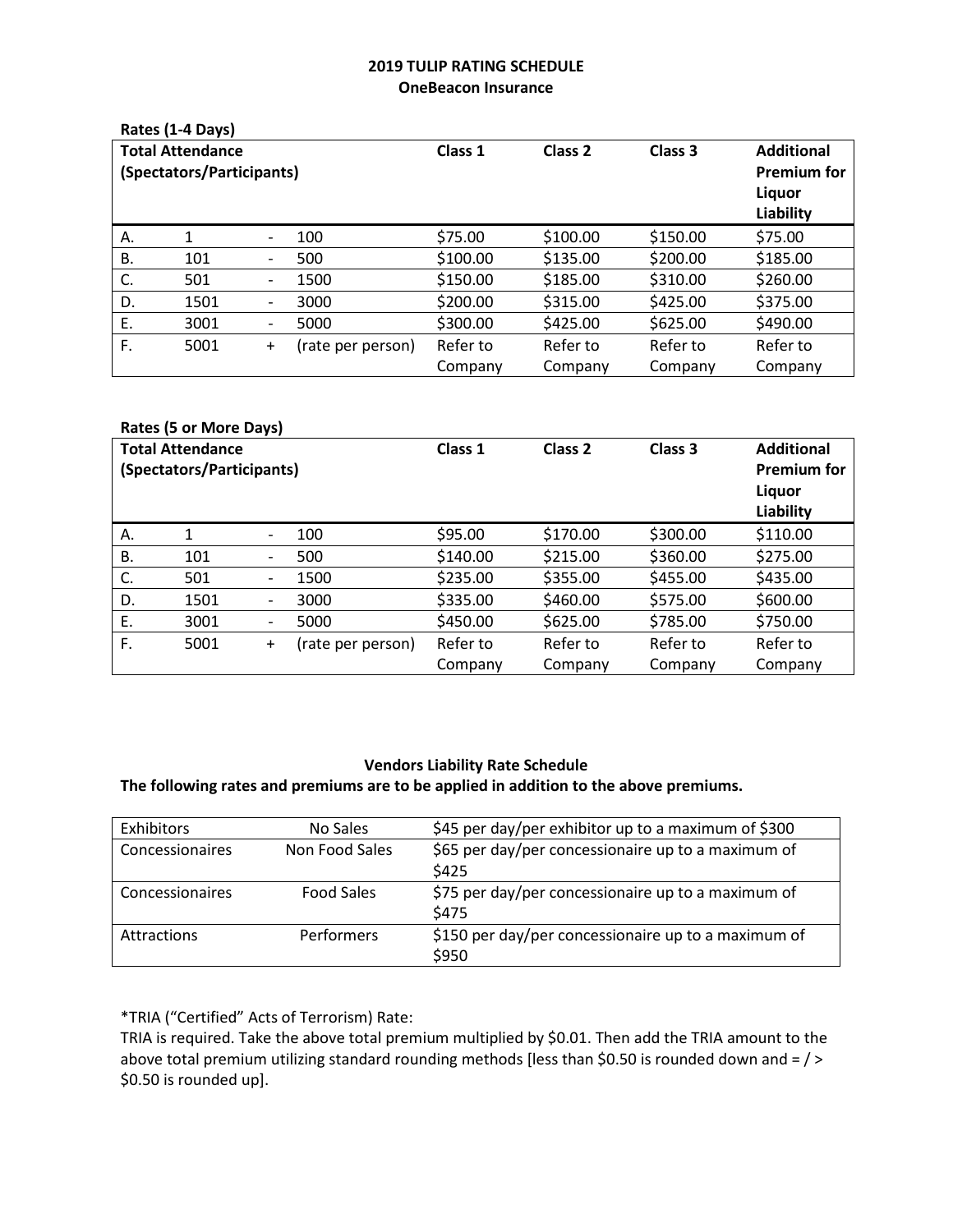| <b>EVENT DESCRIPTION</b>                     |                                             | HAZARD       |
|----------------------------------------------|---------------------------------------------|--------------|
|                                              |                                             | <b>CLASS</b> |
| <b>Anniversary Parties</b>                   | <b>Educational Exhibitions</b>              | 1            |
| <b>Antique Shows</b>                         | <b>Electronics Conventions</b>              |              |
| Art Festivals and Shows                      | <b>Face Painters</b>                        |              |
| Auctions                                     | <b>Fashion Shows</b>                        |              |
| Auto Shows-Auto Static Only                  | <b>Flower and Garden Shows</b>              |              |
| <b>Award Presentations</b>                   | <b>Fund Raising Dinner</b>                  |              |
| <b>Baby Shower</b>                           | <b>Funeral Service</b>                      |              |
| <b>Ballet or Other Classical Dance Shows</b> | Graduations                                 |              |
| <b>Balloon Artists</b>                       | Harvest Festivals - No Farm Implements      |              |
| <b>Banquets</b>                              | or Equipment                                |              |
| <b>Baptism</b>                               | Holiday Events & Parties / Gift Exchanges   |              |
| Bar Mitzvahs/Bat Mitzvahs                    | Home Shows                                  |              |
| <b>Bazaars</b>                               | Jazz and Jam Concerts - Indoors             |              |
| <b>Beauty Pageants</b>                       | Jewelry Maker                               |              |
| <b>Belly Dancer</b>                          | Job Fairs Indoors                           |              |
| <b>Birthday Parties</b>                      | Ladies Club Events                          |              |
| Boat Shows (Dry Dock Only)                   | Lectures                                    |              |
| <b>Body Building Contests</b>                | Luncheons                                   |              |
| <b>Book Signing</b>                          | Meetings - Indoors                          |              |
| <b>Bridal Showers</b>                        | Mime                                        |              |
| <b>Business Meetings and Shows</b>           | Mobile Home Shows                           |              |
| <b>Business Parties</b>                      | Pageants                                    |              |
| Camera Shows                                 | Poet                                        |              |
| <b>Card Shows</b>                            | Poetry Reading                              |              |
| <b>Caricature Sketching</b>                  | <b>Professional And Amateur Association</b> |              |
| Carolers                                     | <b>Meetings</b>                             |              |
| Cartoontist                                  | Puppeteer                                   |              |
| <b>Casino Nights</b>                         | Quinceanera                                 |              |
| <b>Chamber of Commerce Events</b>            | Recitals                                    |              |
| Charity Benefits, Dances, Auctions, or Sales | <b>Reunions Indoors</b>                     |              |
| Choirs - Indoor                              | <b>RV Shows</b>                             |              |
| <b>Church Services or Meetings</b>           | Scouting Jamborees - No Overnight Camping   |              |
| <b>Civic Club Meetings</b>                   | <b>Seances</b>                              |              |
| <b>Classic Dance Shows</b>                   | <b>Seminars</b>                             |              |
| <b>Computer Shows</b>                        | Social Receptions - Indoors                 |              |
| <b>Concerts - Celtic Music</b>               | <b>Speaking Engagements</b>                 |              |
| <b>Concerts - Chamber Music</b>              | <b>Store Openings</b>                       |              |
| <b>Concerts - Classical Music - Indoors</b>  | <b>Story Teller</b>                         |              |
| Concerts - Holiday Music                     | <b>Symphony Concerts</b>                    |              |
| Concerts - Instrumental                      | Teleconferences                             |              |
| <b>Consumer Shows</b>                        | Telethons                                   |              |
| Conventions - Indoors                        | Trade Shows - Indoors                       |              |
| <b>Craft Shows</b>                           | <b>Vacation Shows</b>                       |              |
| <b>Dance Competitions</b>                    | Ventriloquist                               |              |
| Dance Recital                                | <b>Voter Registration</b>                   |              |
| <b>Debutant Balls</b>                        | <b>Weddings and Wedding Receptions</b>      |              |
| Debuts                                       | Yodeler                                     |              |
| <b>Drill Team Exhibitions</b>                |                                             |              |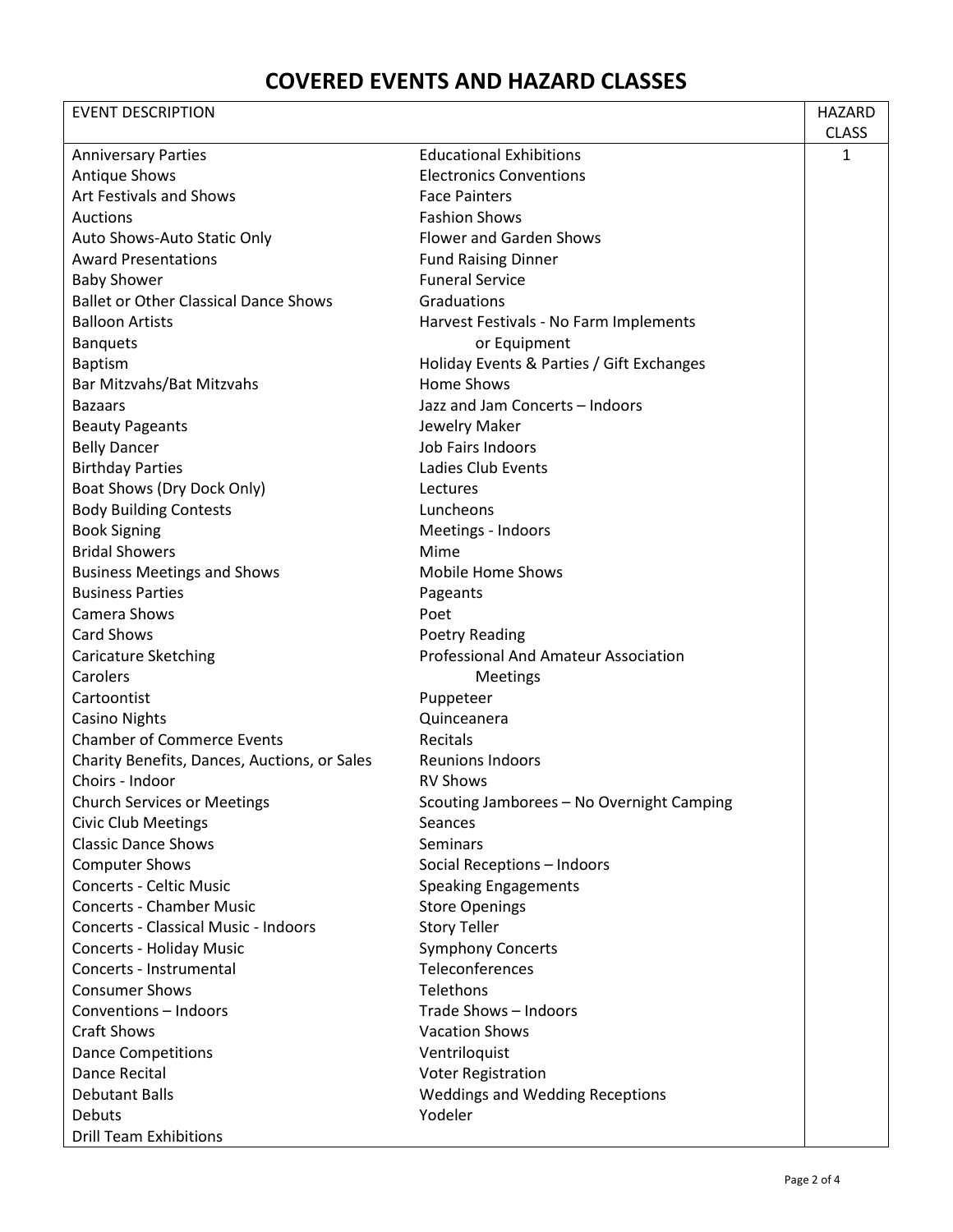| <b>EVENT DESCRIPTION</b>                                 |                                                  | HAZARD       |
|----------------------------------------------------------|--------------------------------------------------|--------------|
|                                                          |                                                  | <b>CLASS</b> |
| <b>Bingo Games</b>                                       | Festival and Cultural Events - Indoors           | 2            |
| Card Games - Blackjack                                   | <b>Fishing Events</b>                            |              |
| Card Games - Poker                                       | Golf Events - Non Professional                   |              |
| Carnivals - School Events with No Mechanical             | Impersonator - Celebrity or Holiday Character    |              |
| Rides                                                    | Impressionist                                    |              |
| <b>Chess Tournament</b>                                  | Jazz and Jam Concerts - Outdoors                 |              |
| Choirs - Outdoor                                         | <b>Job Fairs Outdoors</b>                        |              |
| <b>Christmas Tree Lighting</b>                           | Jugglers (No Pyro)                               |              |
| Clowns - No Motorized Vehicles                           | Magician                                         |              |
| Comedians                                                | Mariachi Band                                    |              |
| Concerts - 50's, 60's, 70's or 80's Music                | <b>Math Tournament</b>                           |              |
| <b>Concerts - Blues Music</b>                            | Meetings - Outdoors                              |              |
| <b>Concerts - Classical Music - Outdoors</b>             | Menorah Lightning                                |              |
| <b>Concerts - Country Music</b>                          | Picnics - No Use of Pools or Lakes               |              |
| <b>Concerts - Folk Music</b>                             | <b>Reunions Outdoors</b>                         |              |
| <b>Concerts - Funk Music</b>                             | <b>School Band Competitions or Events</b>        |              |
| Concerts - Motown                                        | Soap Box Derbies                                 |              |
| <b>Concerts - Soul Music</b>                             | <b>Social Receptions - Outdoors</b>              |              |
| Dog, Cat, Bird & Other Domestic Animal                   | <b>Trade Shows - Outdoors</b>                    |              |
| Shows/Events                                             | <b>Union Meetings</b>                            |              |
| Easter Egg Hunt                                          | <b>Video Game Contests</b>                       |              |
| Aerobics and Jazzercise Classes or Events                | <b>Karate Meets</b>                              | 3            |
| Amateur Rodeo and Roping Events                          | Lacrosse                                         |              |
| <b>Baseball - Amateur</b>                                | Laser Tag (Indoors)                              |              |
| <b>Basketball - Amateur</b>                              | Livestock Shows                                  |              |
| Bicycling - Offroad Only (No racing)                     | <b>Magic Show</b>                                |              |
| <b>Block Parties/Street Closures/Street</b>              | Marathons (Walking & Running) Attendees 500      |              |
| Fairs-Under 5,000 Spectators                             | and under                                        |              |
| <b>Bowling Tournaments</b>                               | Mobile Homes/RV Shows - Professionally Managed   |              |
| Boxing, Wrestling, Hockey and Football                   | Movie Release Party                              |              |
| Games - Amateur                                          | New Years Party (Private/By Invite Only)         |              |
| Casino and Lounge Shows                                  | <b>Old Timer Events</b>                          |              |
| Cheerleading Events/Competitions (no Pyramids)           | Parades - Under 5,000 Spectators                 |              |
| <b>Comedy Shows</b>                                      | <b>Play Readings</b>                             |              |
| <b>Company or Corporate Retreats</b>                     | Plays                                            |              |
| <b>Concerts - Pop Cover Bands</b>                        | Pool and/or Billiards Tournaments                |              |
| <b>Cornfield Mazes</b>                                   | Proms                                            |              |
| Country & Western Events - No Rodeos or Rides            | Rugby                                            |              |
| Country Festivals and Fairs - No Rides                   | Soccer                                           |              |
| Festival and Cultural Events - Outdoors                  | Softball - Amateur                               |              |
| <b>Film Screenings</b>                                   | Sporting Events - Indoors - Non-Professional     |              |
|                                                          | Talent Show (No Rap, Hip Hop, Heavy Metal Shows) |              |
| <b>Film Showings</b><br><b>Golf Tournament - Daytime</b> |                                                  |              |
|                                                          | <b>Tap Dancing</b><br><b>Tennis Tournament</b>   |              |
| <b>Grad Night</b>                                        |                                                  |              |
| <b>Gymnastic Competitions - Spectators Only</b>          | <b>Theatrical Stage Performances</b>             |              |
| Halloween - Costume Contests                             | Volleyball - Amateur                             |              |
| Hay Rides                                                | Wagon / Hayrides                                 |              |
| Ice Skating Shows                                        | Walking / Hiking Tour                            |              |
| Junior Athletic Games                                    | <b>Wine Tasting</b>                              |              |